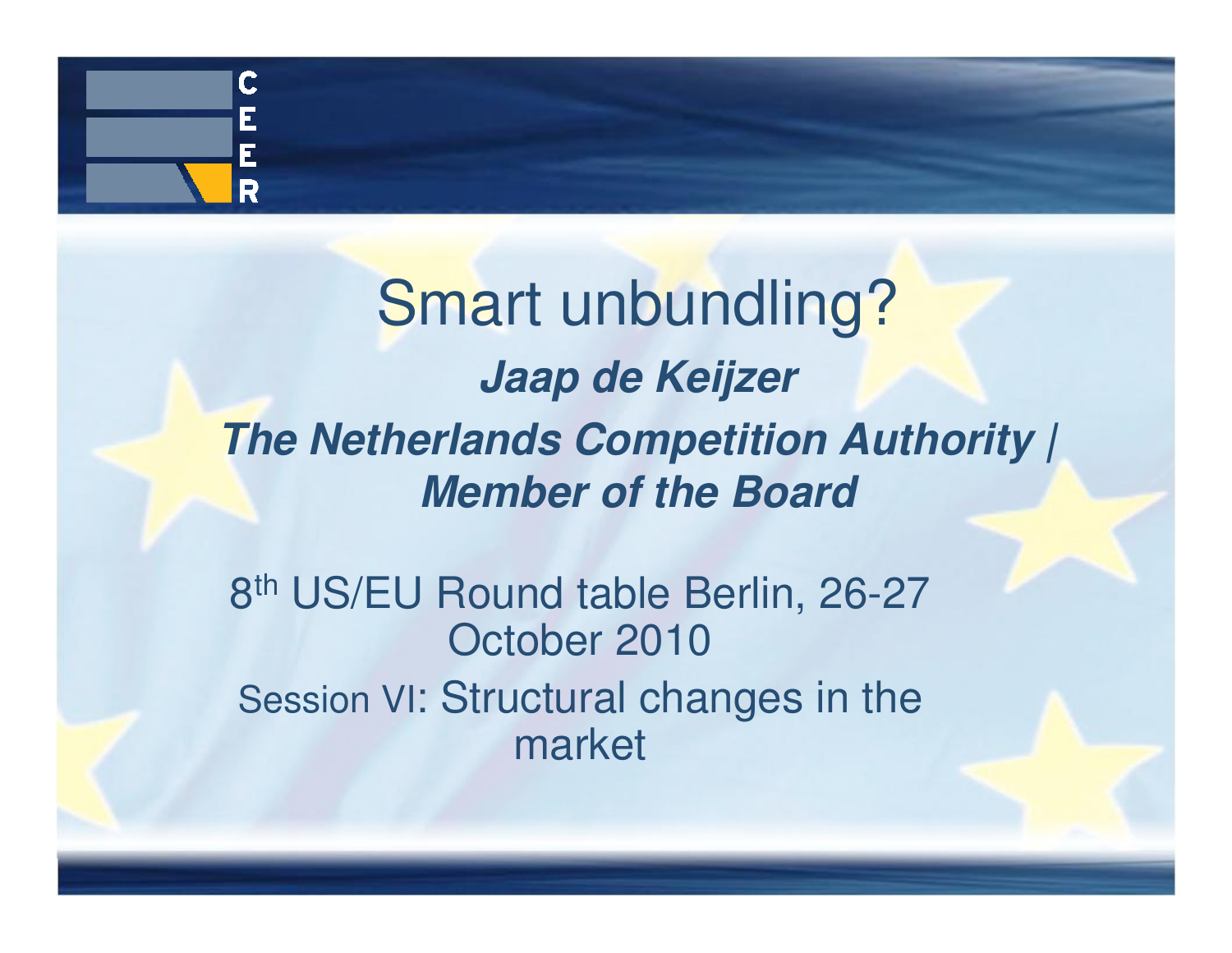



### 1.Case study - the Netherlands 2.Challenges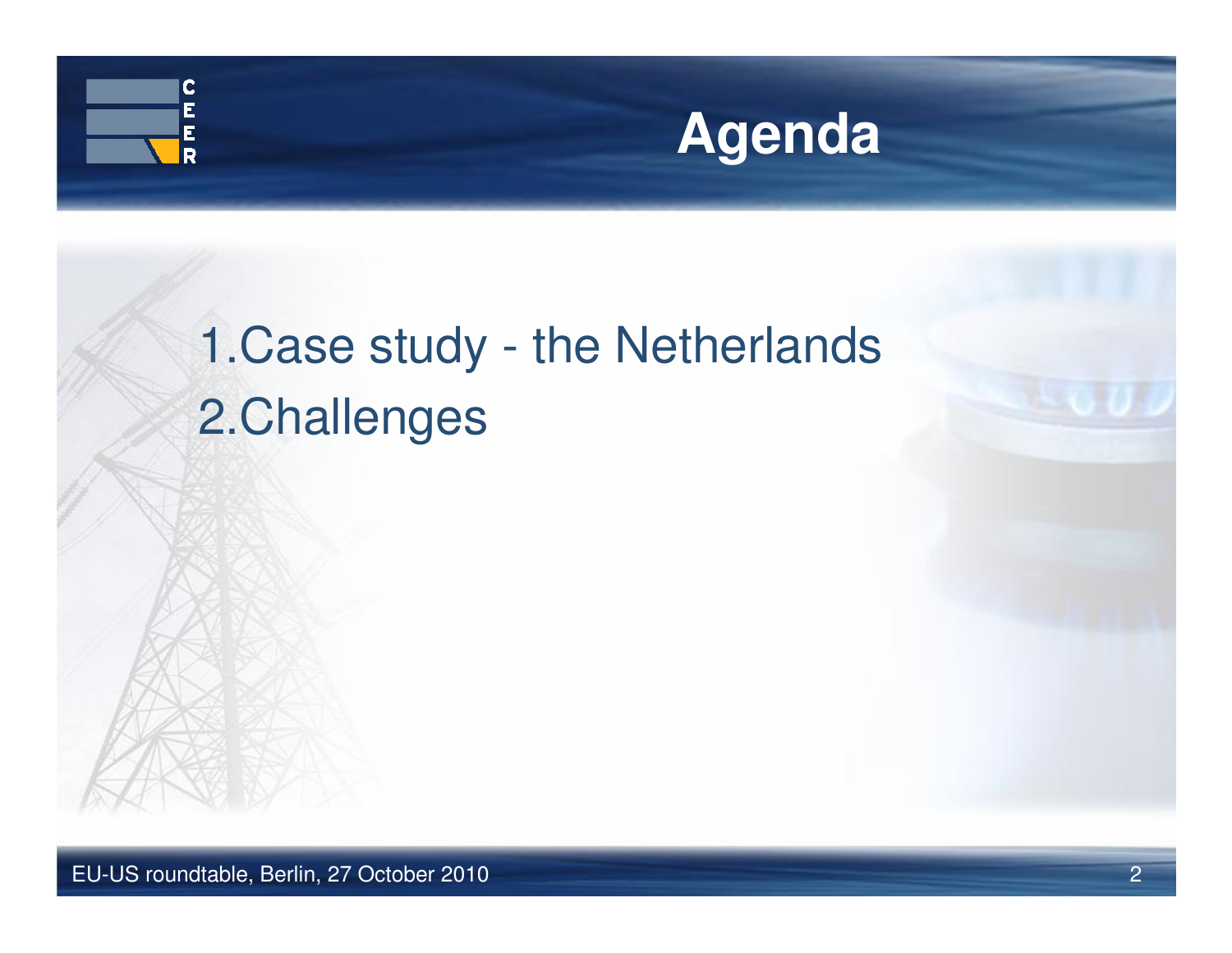# **NL ± 9000 km of highvoltage lines en cables**



C Ē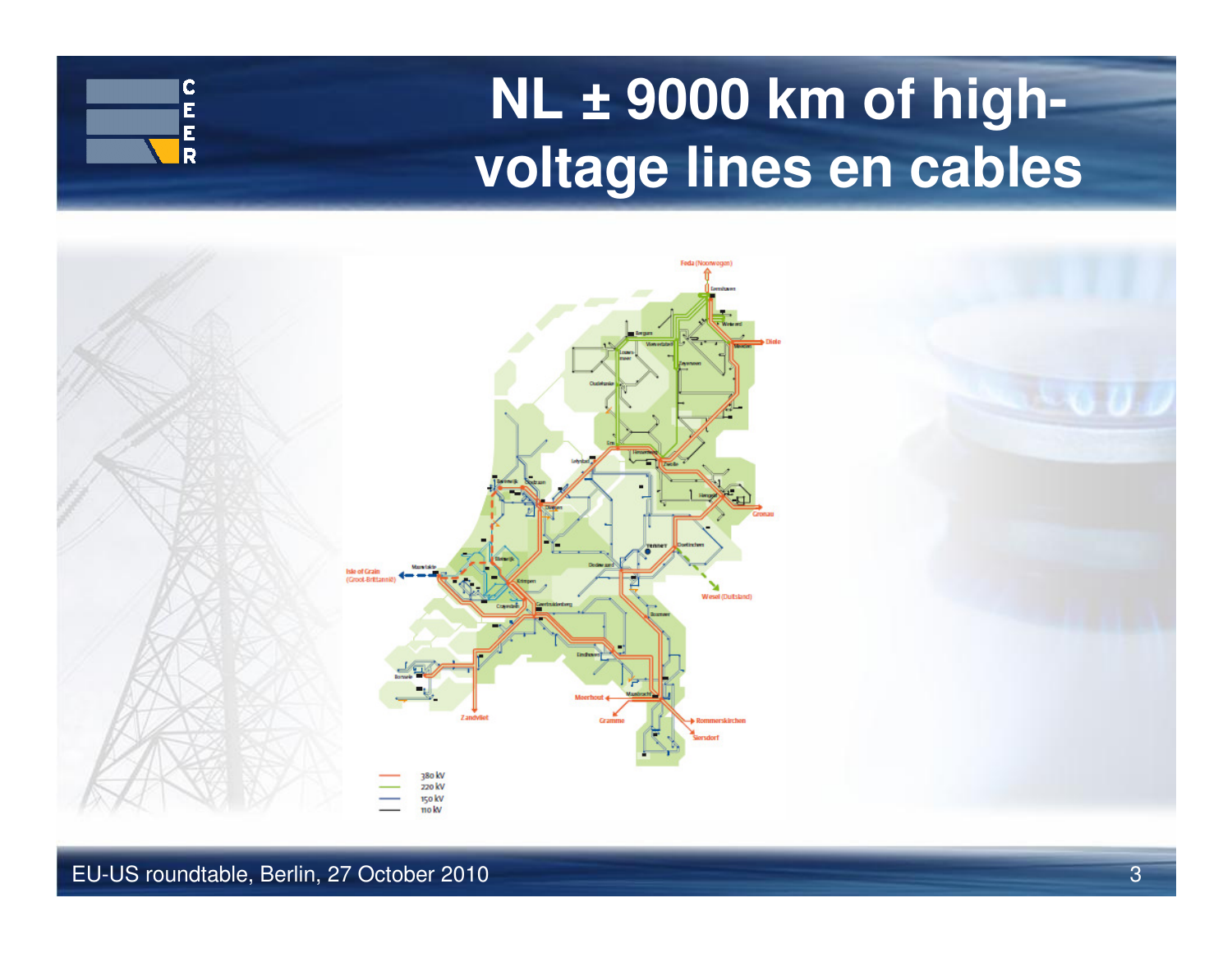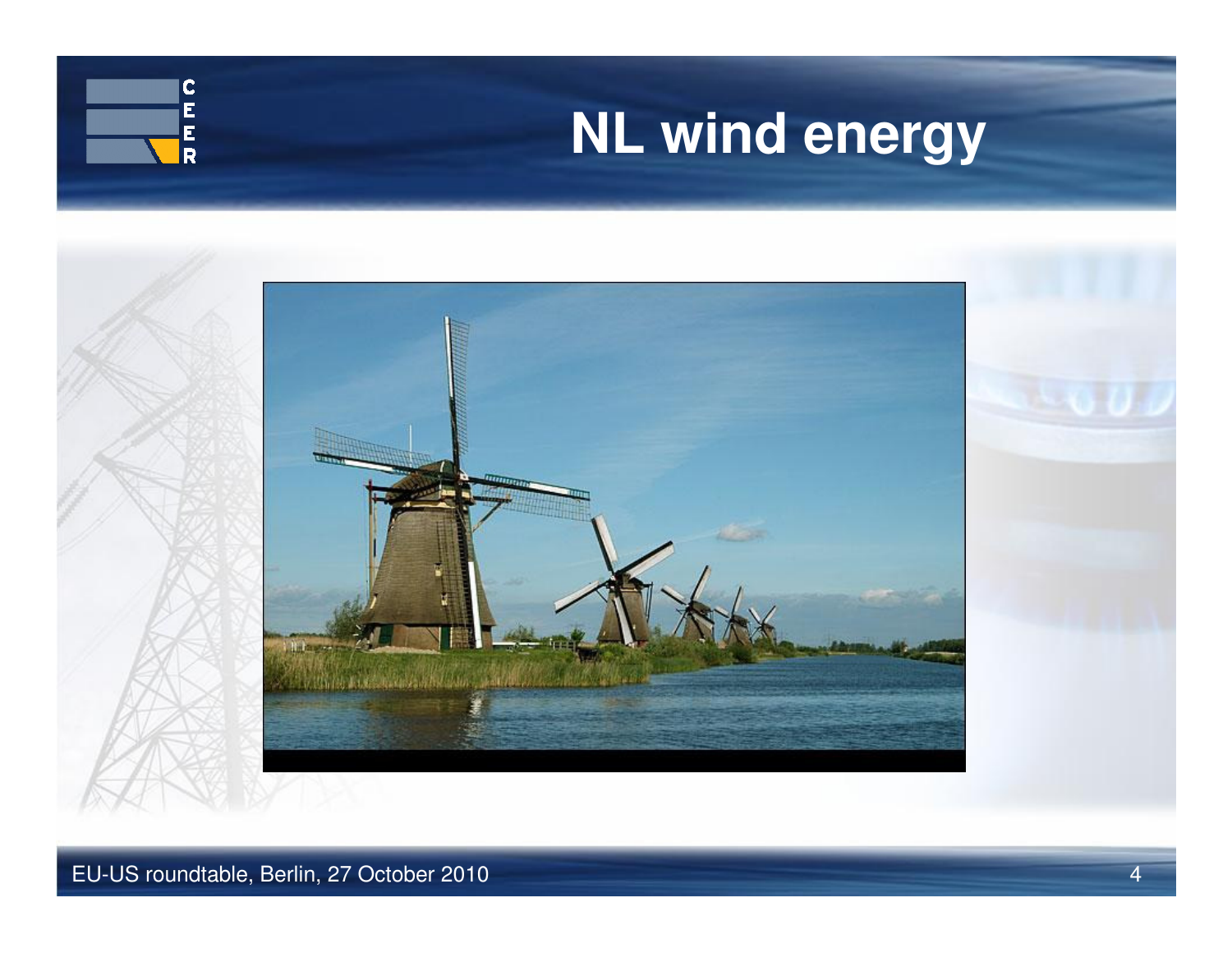# **Unbundling | EU**

#### **Why unbundling?**

- "… ensure a level playing field within the EU…" "..removing any conflict of interests between producers, suppliers and transmission system operators…."
- no discrimination in access to networks
- no discrimination in access to commercially relevant information
- incentives for necessary investments in networks
- transparent and efficient regulatory regime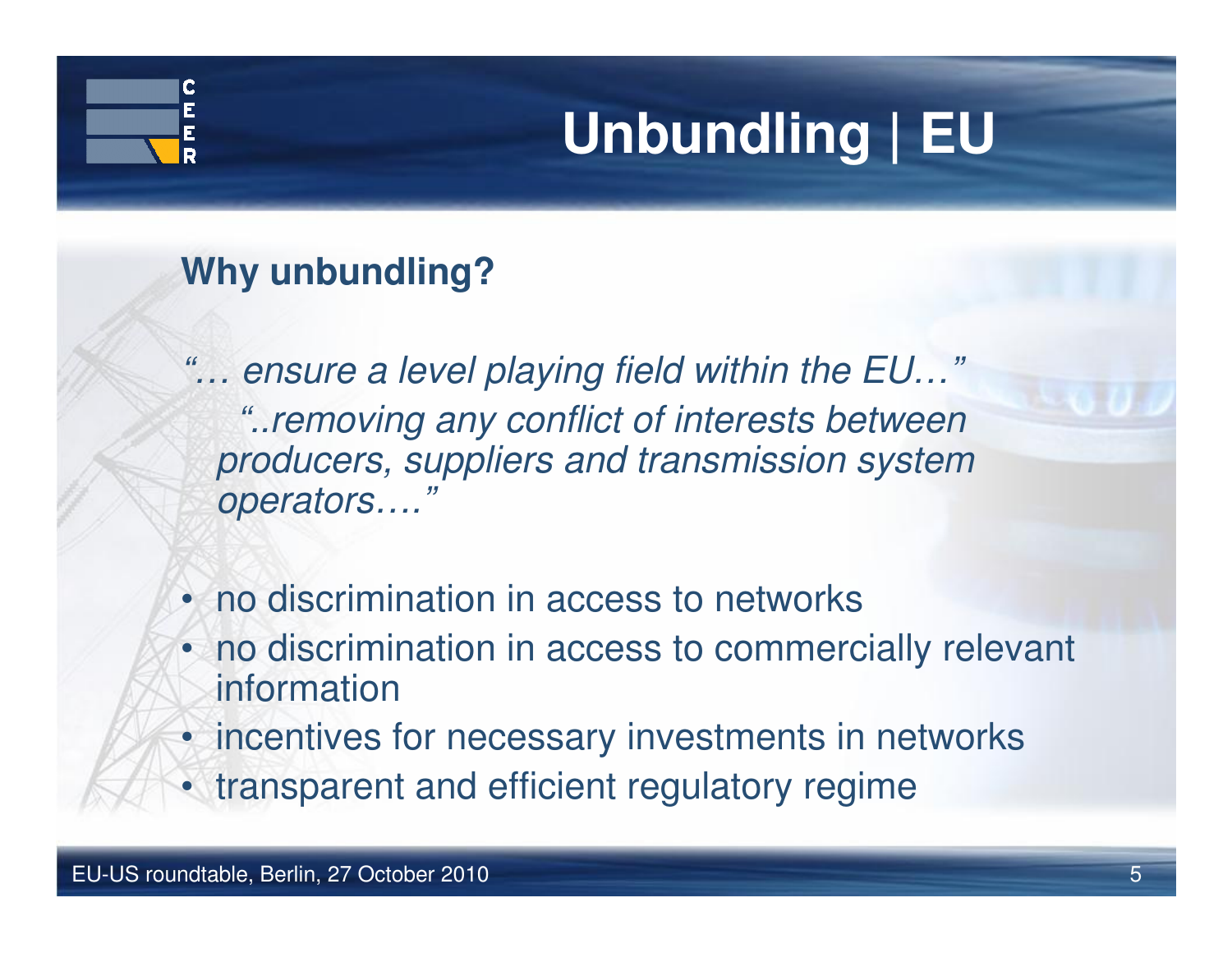# **Unbundling | EU + NL**

- NL: Antitrust Authority and Energy Regulator one and the same
- - EU: OU (Ownership Unbundling)ISO (Independent System Operator)ITO (Independent Transmission Operator
- -NL: OU (for TSOs and DSOs)

-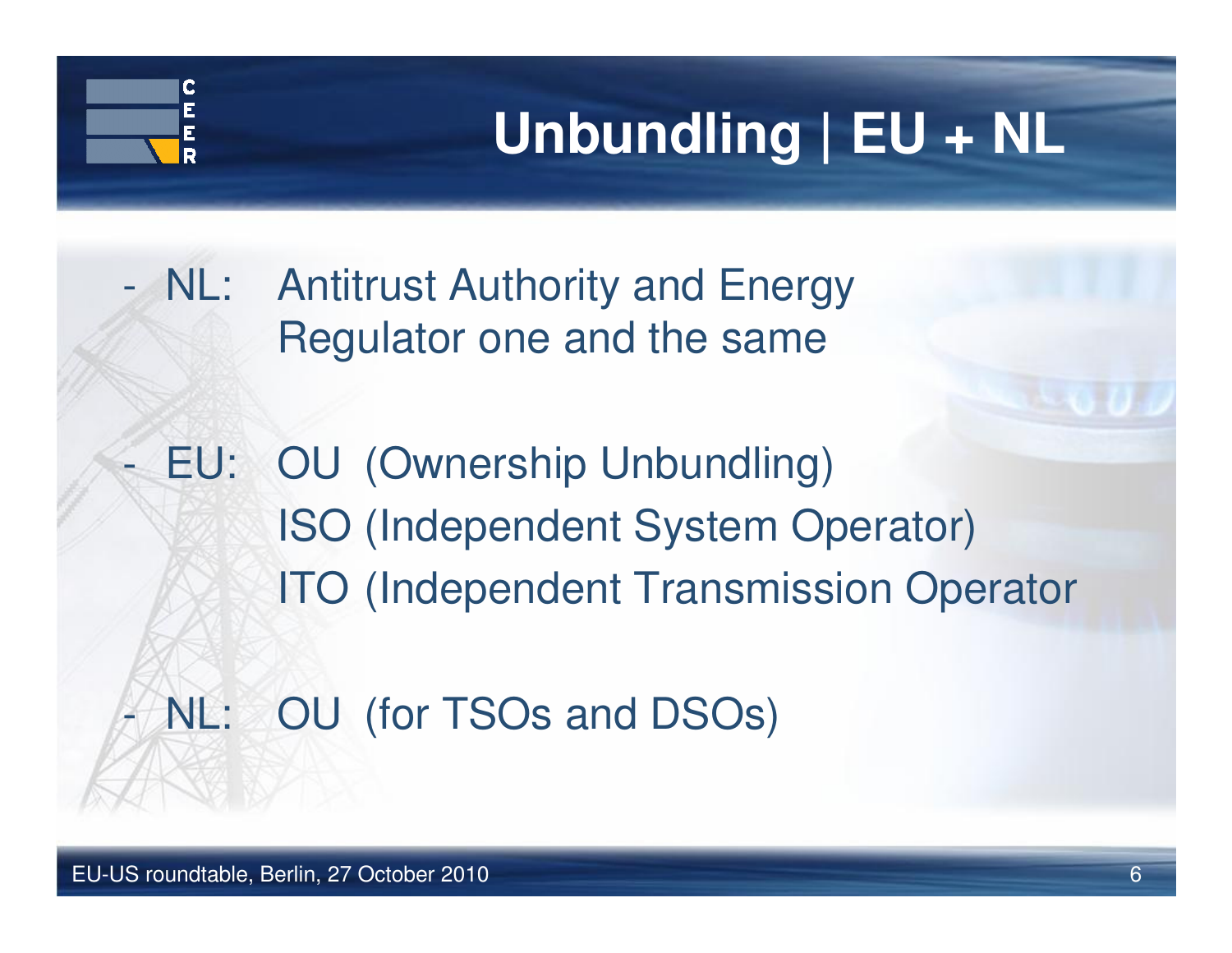# **NL Pre-liberalisation (1998)**

- $E = 4$  generators
	- generation managed and transmission owned by central coordinating body
	- > 100 supply and distribution companies-
- G all gas produced sold to Gasunie (50% state, 50% Shell/Exxon)
	- -Gasunie owns transmission network
	- > 100 supply and distribution companies-
- •Separation of generation and supply
- •Regulated tariffs
- •Gold plating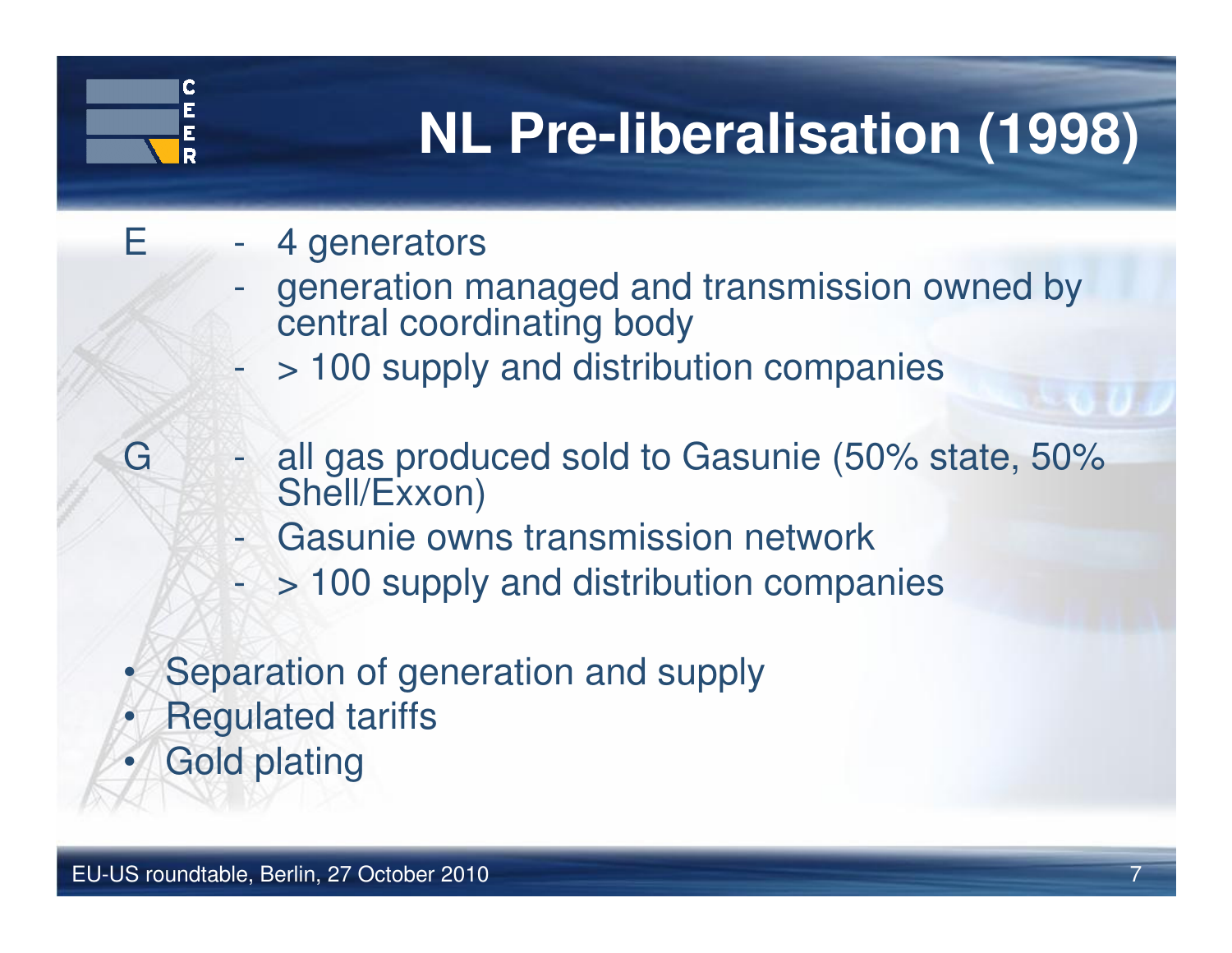# **NL 1998 - 2010**

- OU TSO-E in 1998 TenneT
- OU TSO-G in 2004 Gasunie
- Vertical integration generation-distribution-•supply
- • Consolidation generation and supply national and international (Electrabel, Eon, RWE, Vattenfall)
- Law to enforce OU at DSO level
- Trend: consolidation DSOs
- Trend: international consolidation TSOs?•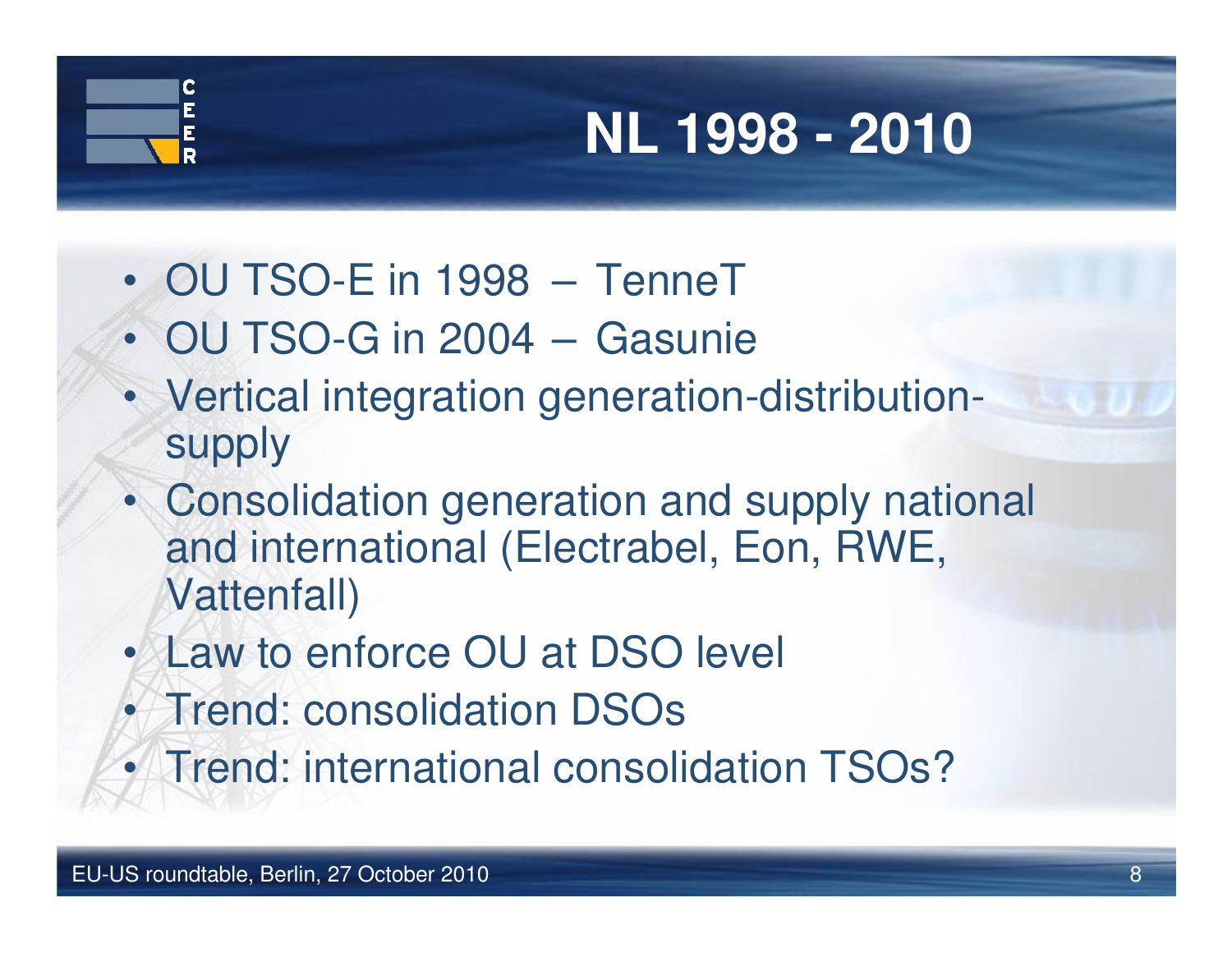# **NL 2010**

- Generation:
	- $\geq 80 \%$ Supply: C 3 <sup>≥</sup>
- Supply new entrants: 20 %
- Switching: 10 % / year - Switching:
- 

 $C$  4  $\geq$  70 %

G - Trade + wholesale supply: dominant incumbent - Supply retail: C 3 <sup>≥</sup> $C.3 \ge 75 \%$ 

-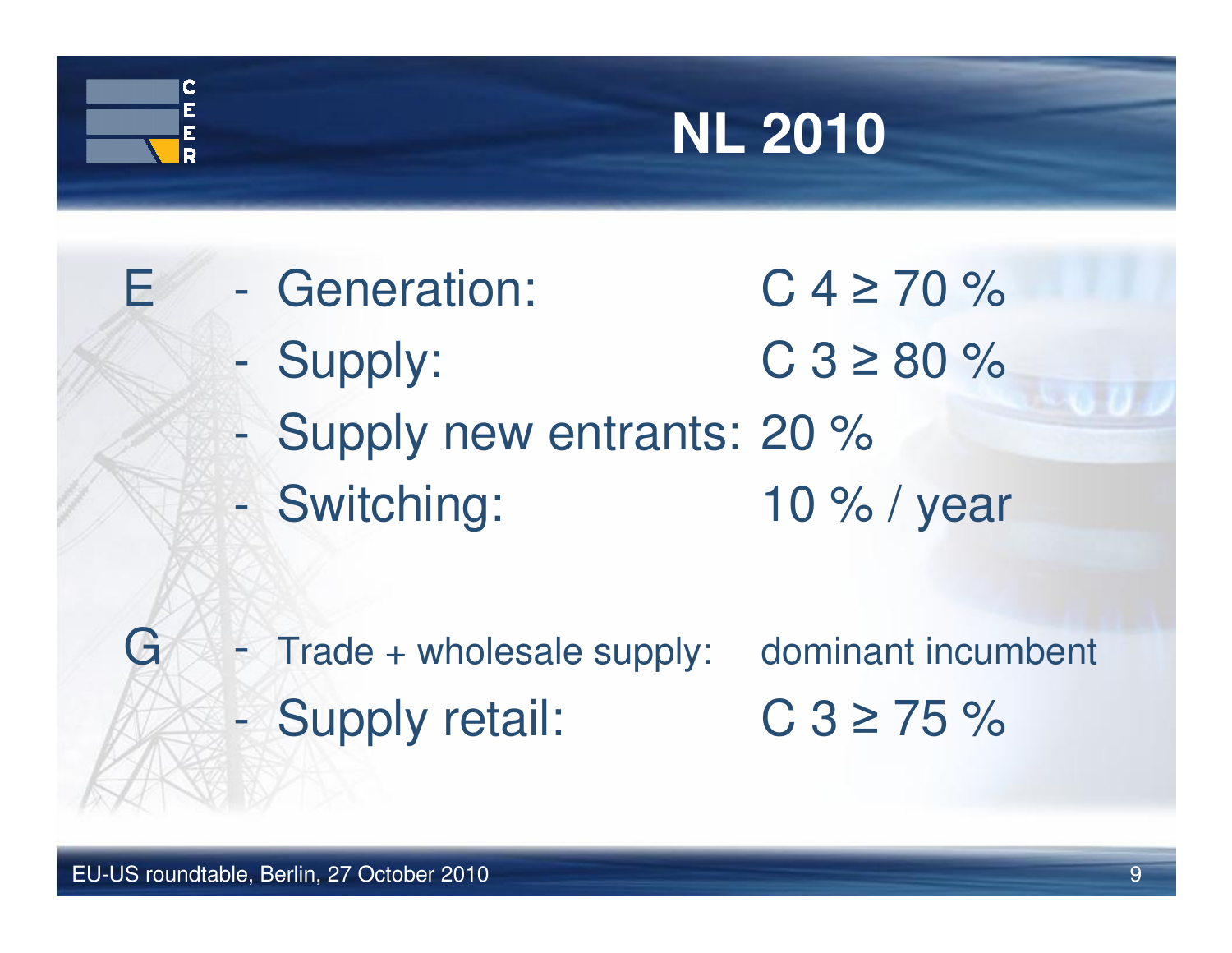



TSO-E OUOU TSO-G DSOs OU, except for 2

Trading / Energy Exchange:

- - APX-Endex-Belpex (owned by Dutch & Belgian TSOs, E+G): spot products & futures
- $\mathcal{L}^{\text{max}}_{\text{max}}$ OTC market
- -CWE & Nordic DA market coupling
- -NL & BE ELBAS Intraday
- $\mathcal{L}^{\text{max}}_{\text{max}}$ UK: BritNed market coupling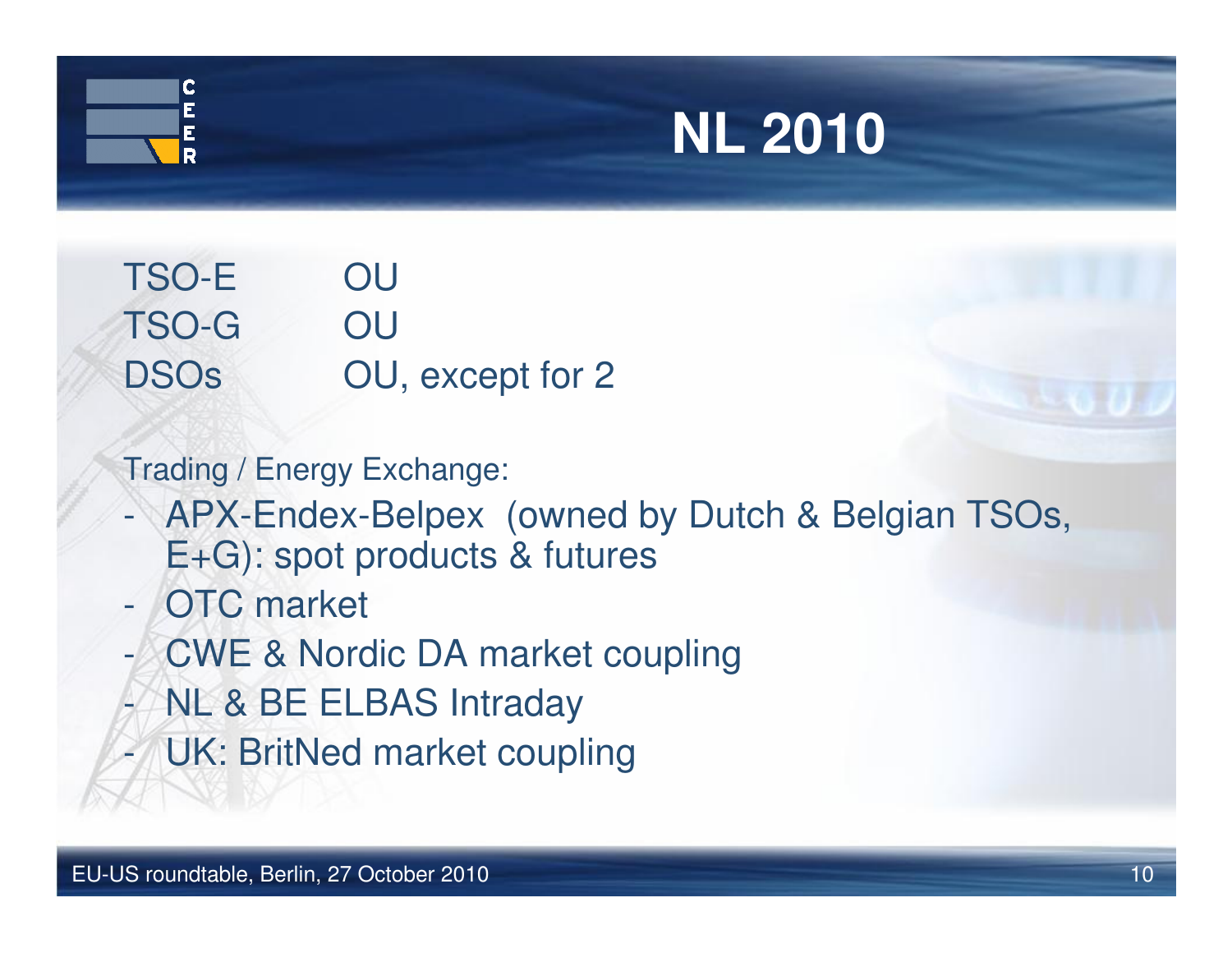### **Issues - TSOs**

### 1. OU TSO-E ++OU TSO-G <sup>±</sup> a. GasTerra – GTS b. State as shareholder

(WACC, RAV, Depreciation)

2. Public shareholding level playing field EU $\mathcal{L}_{\mathcal{A}}$ future investments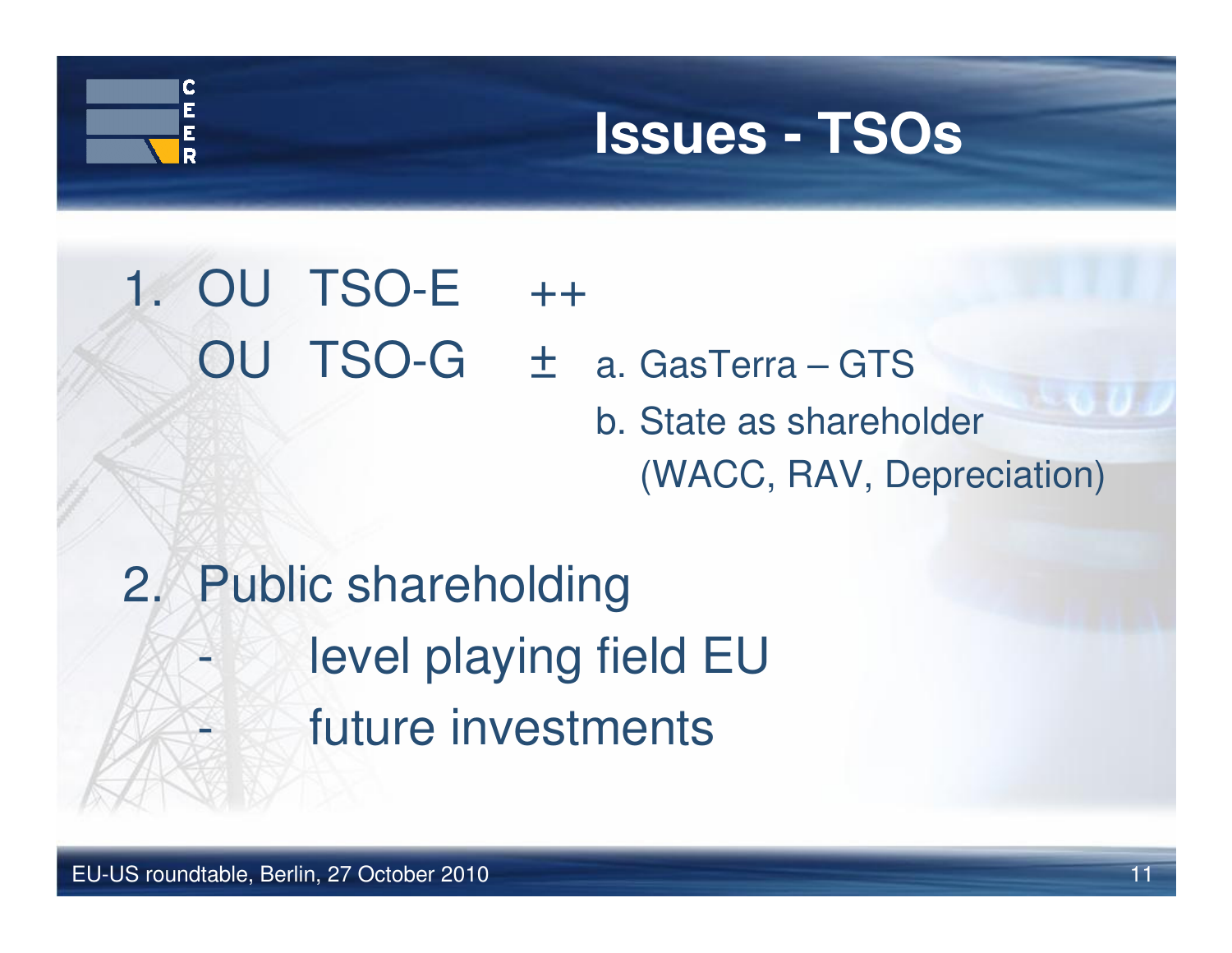

#### **Issues - ISOs**

- 3. International consolidation(TSO-E and TSO-G in Germany)
- 4. Investment Climate
	- $\mathcal{L}_{\mathcal{A}}$ impact RES
	- regional effects $\mathcal{L}_{\mathcal{A}}$
	- $\mathcal{L}_{\mathcal{A}}$ socialization of costs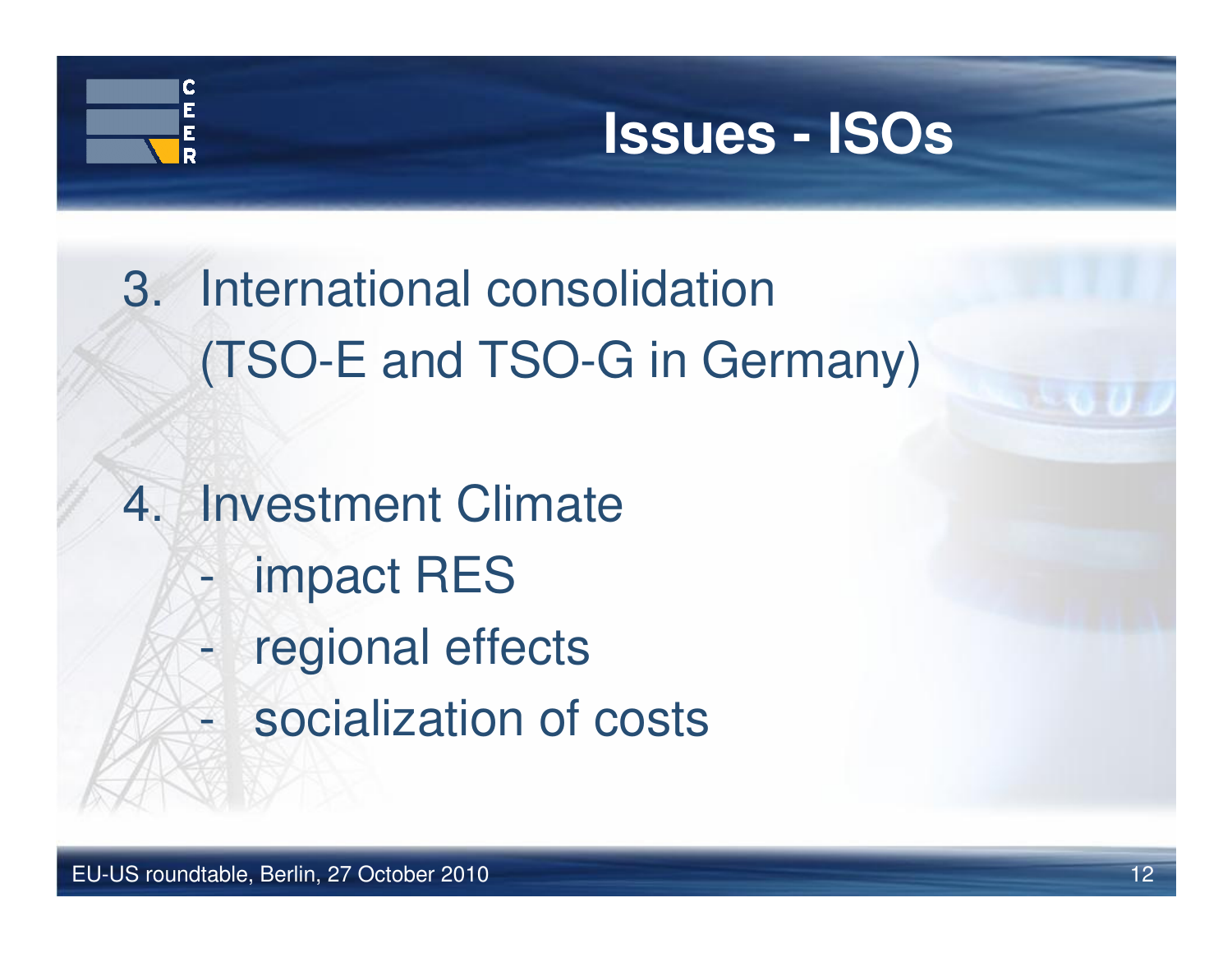

#### **Issues - DSOs**

1. Level playing field among DSOs

- 2. Consolidation impact on regulatory regime
- 3. Public shareholding

4. Market facilitation – technicians in drivers seat?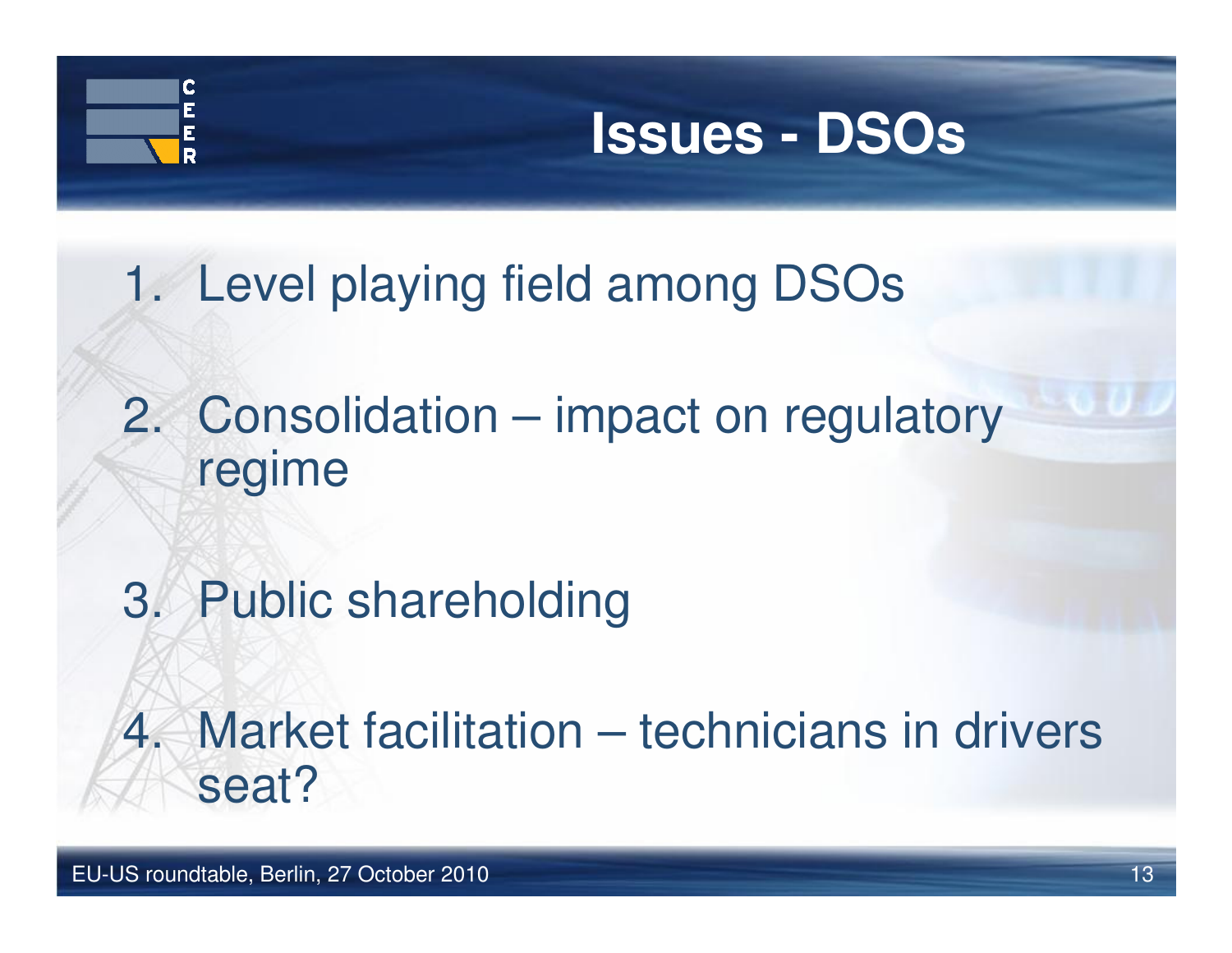# C

# **Issues - Supply**

1. C 3 > 80%, - reasonable prices – safety net regulation

2. Regulation as barrier to entry

3. Switching and Sleeping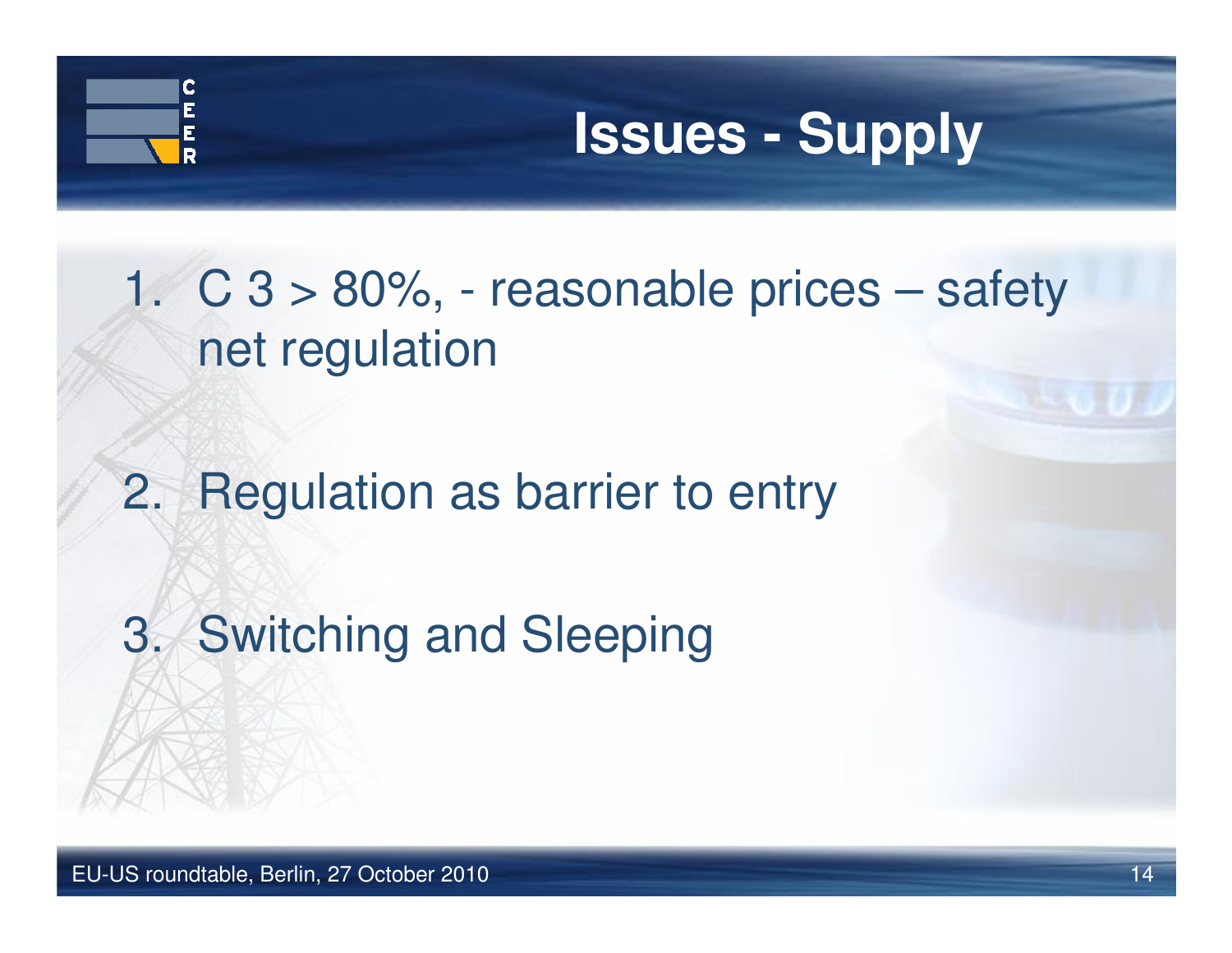

#### **Issues - Trade**

"... some traders are more equal than<br>"others" others"

- •Diverging national regimes
- •License as barrier to entry?
- •Passporting: as strong as weakest link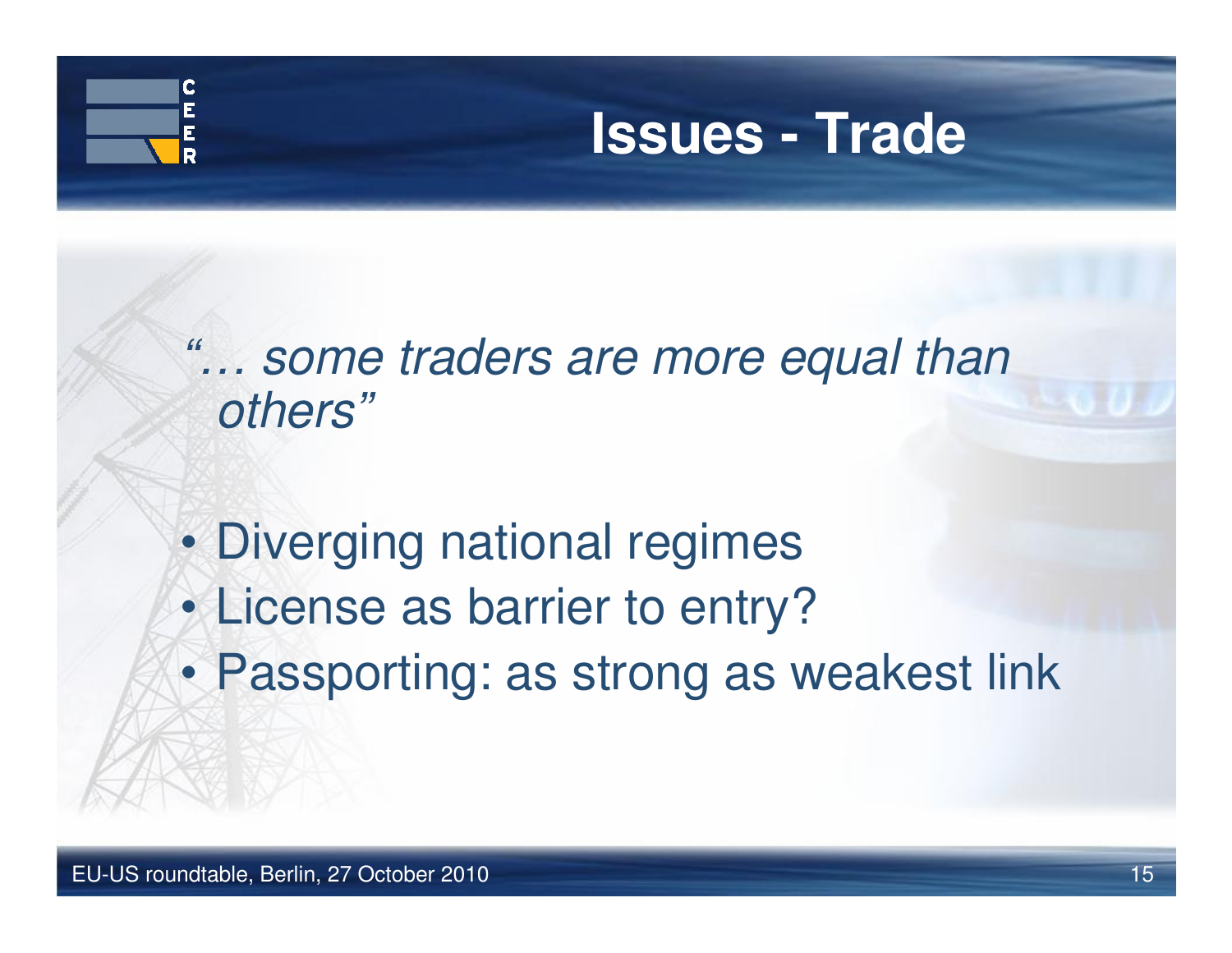

- •Commercial business
- •Exclusive tasks
- • Monopoly in Day Ahead / Intraday cross border trading
- •Shareholding an issue?
- •One regime, one regulator?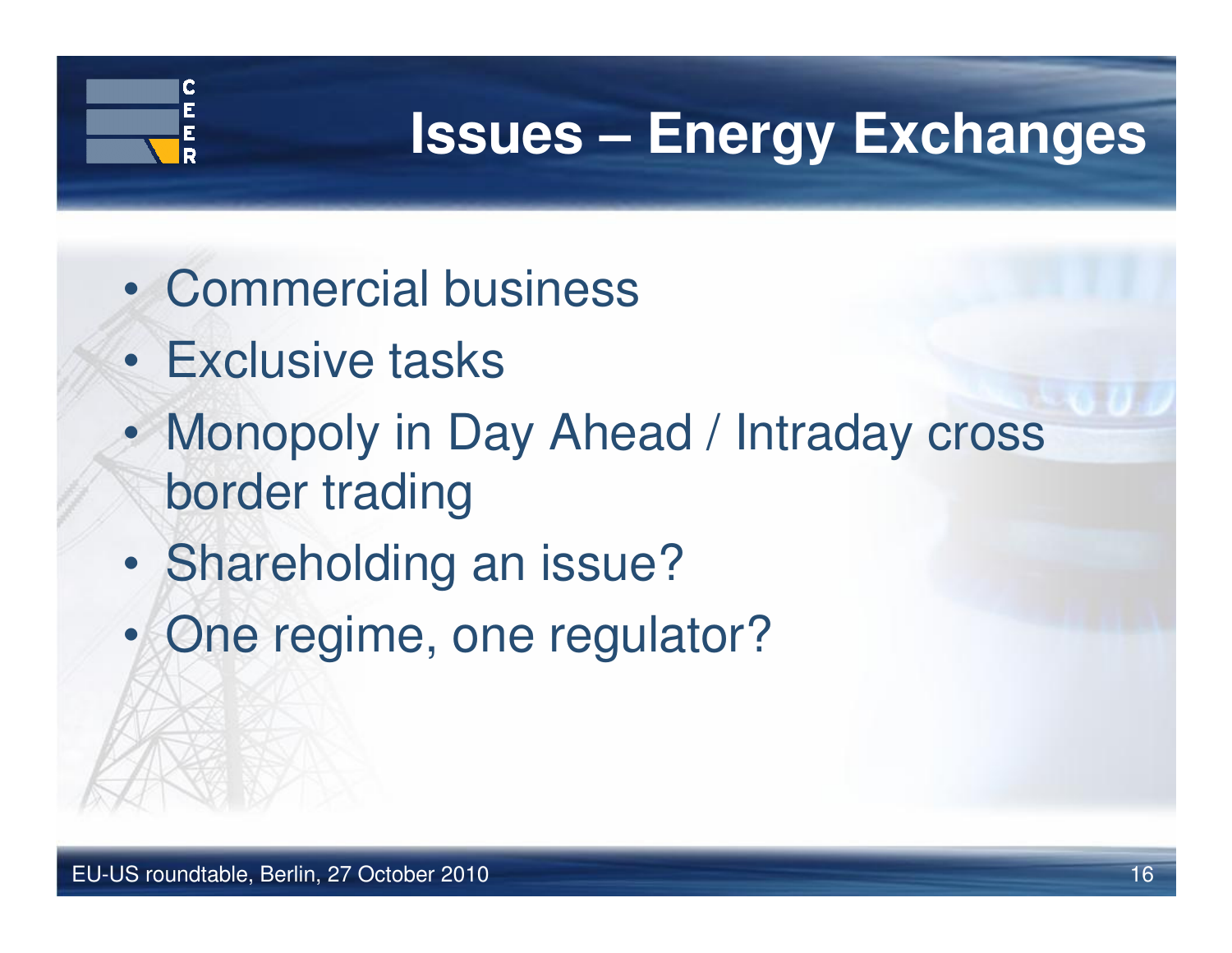# **NL needs Europe**

Most consumer welfare to be gained byenlarging the market:

- •interconnections, market integration
- •competition at wholesale level
- •trading, energy exchanges/hubs